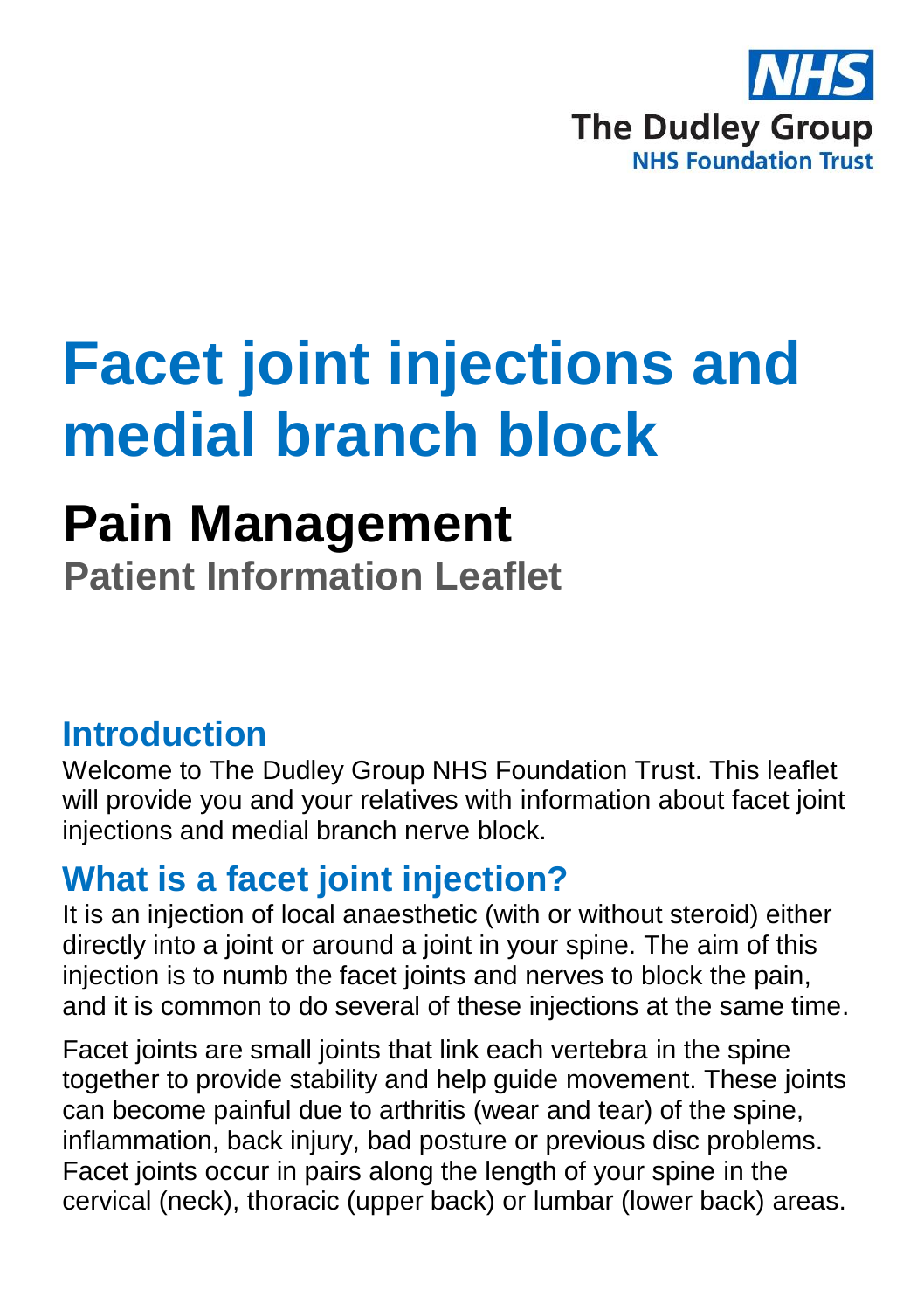Problems are usually caused by the lumbar and cervical joints. Arthritis of the lumbar facets can cause back pain and this pain, numbness or 'pins and needles' often spreads to the legs.

Problems with cervical facets can cause neck pain, headaches, shoulder and shoulder blade pain and this pain, numbness or 'pins and needles' often spreads to hands and arms.

Facet joint injections can also help with diagnosing what the problem is as any pain relief noticed by the patient will help confirm or rule out that specific joint as a source of pain. If a lot of pain relief is achieved, it means those joints are likely to be the source of pain.

## **What is a medial branch block (MBB)?**

It is an injection of local anaesthetic (with or without steroid) to the nerve supplying one specific facet joint. It is used to diagnose which specific nerves are causing problems. Sometimes it can be followed up with a procedure that partially deadens the nerve to provide longer-lasting pain relief.

## **What are the benefits of these injections?**

The local anaesthetic numbs the nerves in the short term. The steroid reduces inflammation which can often provide long term pain relief.

Initially, for the first few days, you may experience a worsening of your pain but after this you should notice the pain relief. The injections can relieve the pain for a few weeks or months and any recurring pain may not be as severe as before, but everyone experiences the effects in a different way.

Steroids have been used for decades for their beneficial effects. Although steroids are not licensed for this specific procedure, their use is endorsed by the British Pain Society. The steroids we use act locally and so minimise any side effects.

## **What are the risks and complications?**

Overall steroid injections are very safe and serious side effects or complications are rare. However, like all injection procedures there are some risks: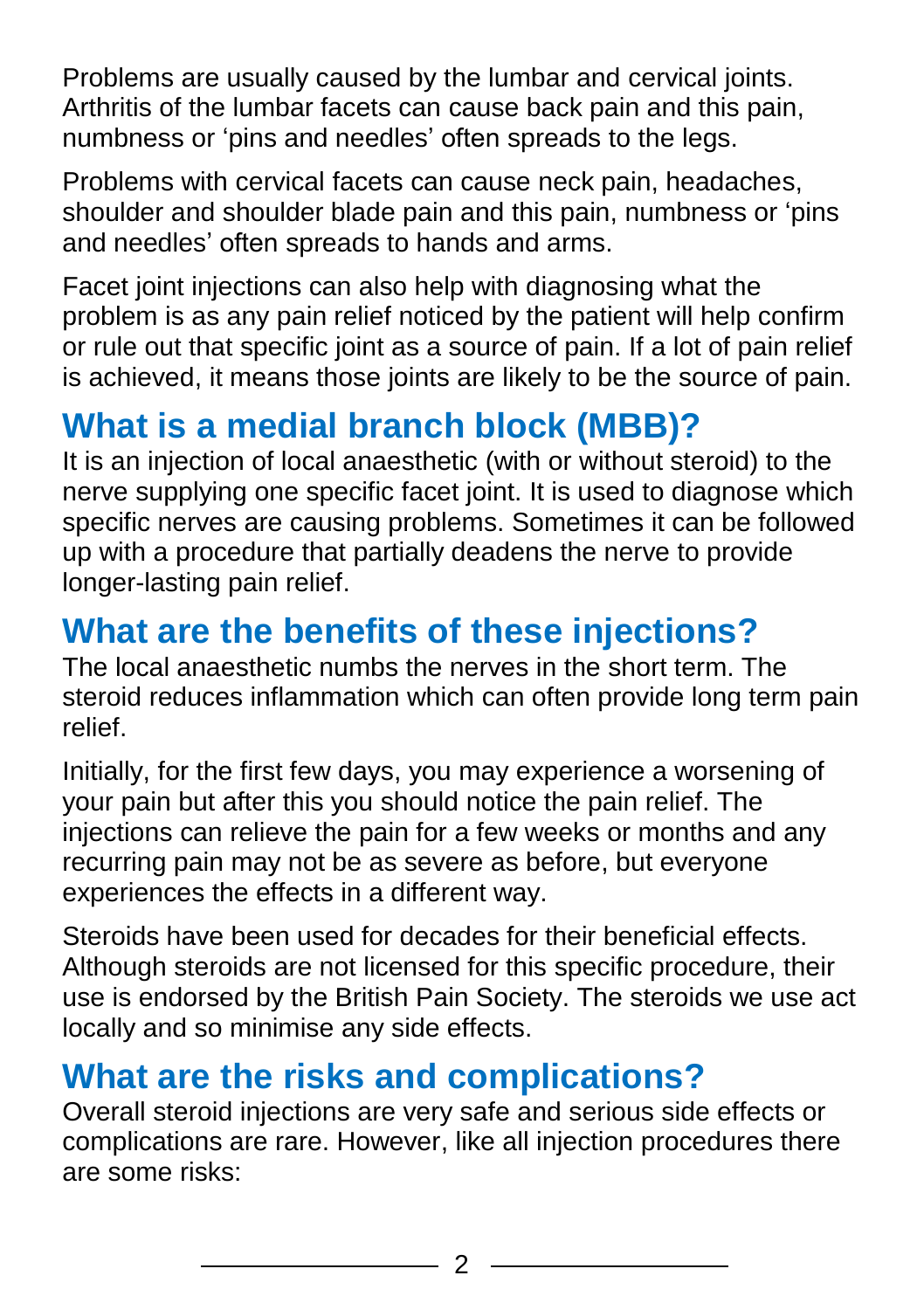#### **Common risks**

- Bruise and tenderness at the site of injection.
- $\bullet$  An increase in your pain this should only last a few days.
- You may develop temporary weakness in your legs.
- Numbness in your arms and/or legs.
- Headache.
- Nausea.
- 'Pins and needles' feelings in your arms and/or legs.

#### **Rare risks**

- Bleeding in the area where the joints are injected.
- Infection at the injection site.
- A prolonged increase in pain after the procedure.
- Anaphylaxis severe allergic reaction to drugs.
- Nerve injury either temporary or permanent.
- Shooting pains like electric shocks.
- Collapse.

If you experience any of these rare risks, please contact the Pain Management Helpline on 01384 244735, your GP or in an emergency, dial 999.

#### **Steroid-related issues**

Compared to regular steroid use, the steroid injection used for pain procedures is associated with minimal side effects, however:

- Diabetic patients may experience a slight rise in blood sugar for up to two weeks so you should monitor your blood sugar very carefully. Contact your GP or diabetic nurse if you have any problems.
- Heart failure patients may experience increased shortness of breath due to salt and water retention. Contact your GP or nurse if you have any problems.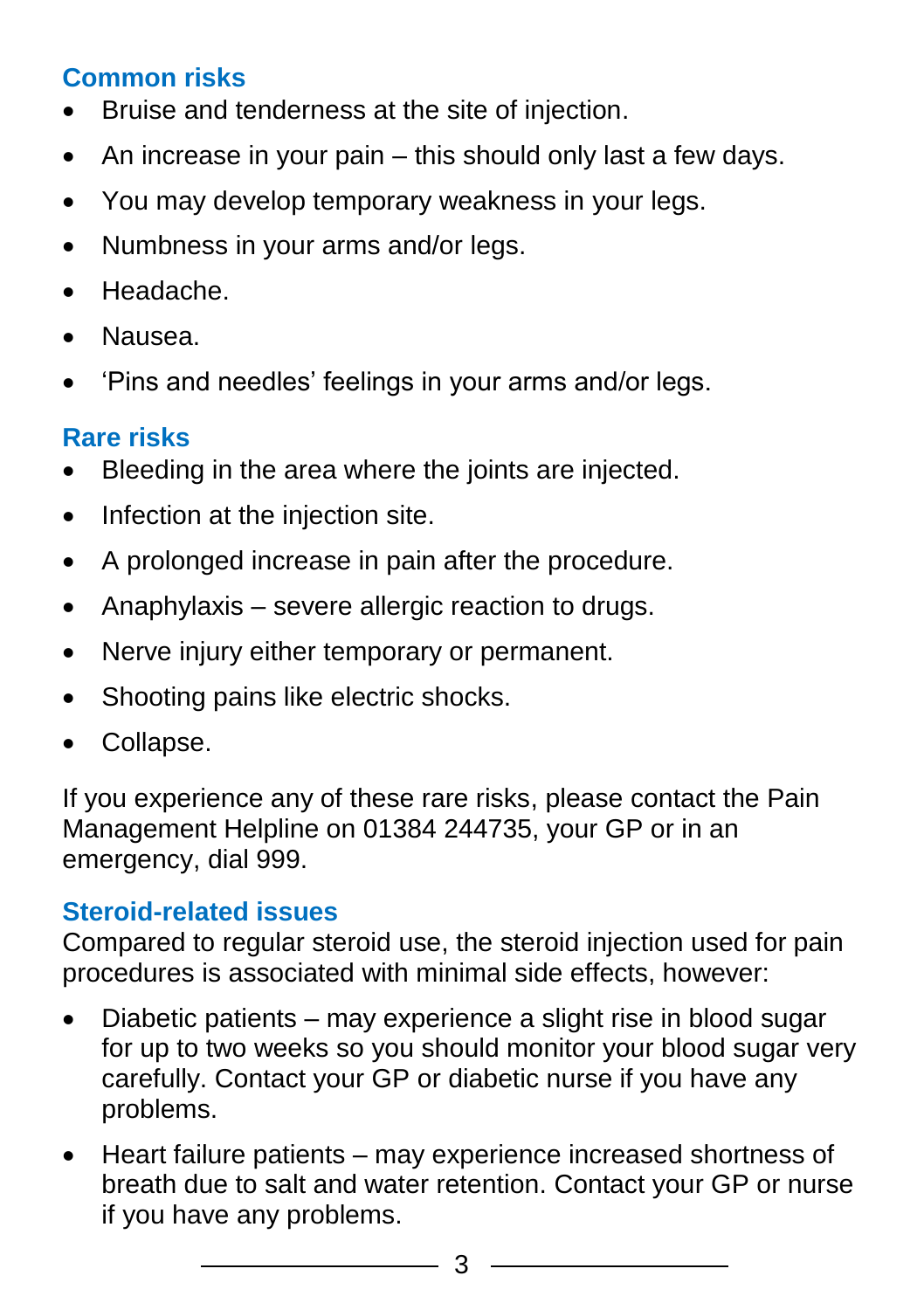#### **X-ray precautions:**

 The procedures use X-rays and these use a small amount of radiation which may add slightly to the normal risk of cancer.

#### **Female patients – you must tell us if you are or might be pregnant. If you are not sure, we will offer you a pregnancy test.**

## **What alternatives are there?**

You do not have to have these injections and your consultant will discuss alternative treatments with you appropriate to your condition. If you prefer, you can continue to take painkilling medication without having any other treatment.

## **How do I need to prepare for the procedures?**

 You should not eat for six hours before the procedure but you can drink clear fluids up until two hours before procedure. Clear fluids include water and diluted squash. Do not drink fruit juices, tea, coffee or milk.

#### **The exception to this information is if you are diabetic. If so, please eat and drink as normal and take your diabetic medication/insulin.**

- Your treatment will be at Russells Hall Hospital or Corbett Outpatient Centre as an outpatient in the Day Surgery Unit (either a morning or an afternoon appointment). This will be confirmed at your clinic appointment.
- You will be at hospital for between two to four hours.
- You will need to arrange for someone to drive you home afterwards.
- Please arrange to have someone with you overnight.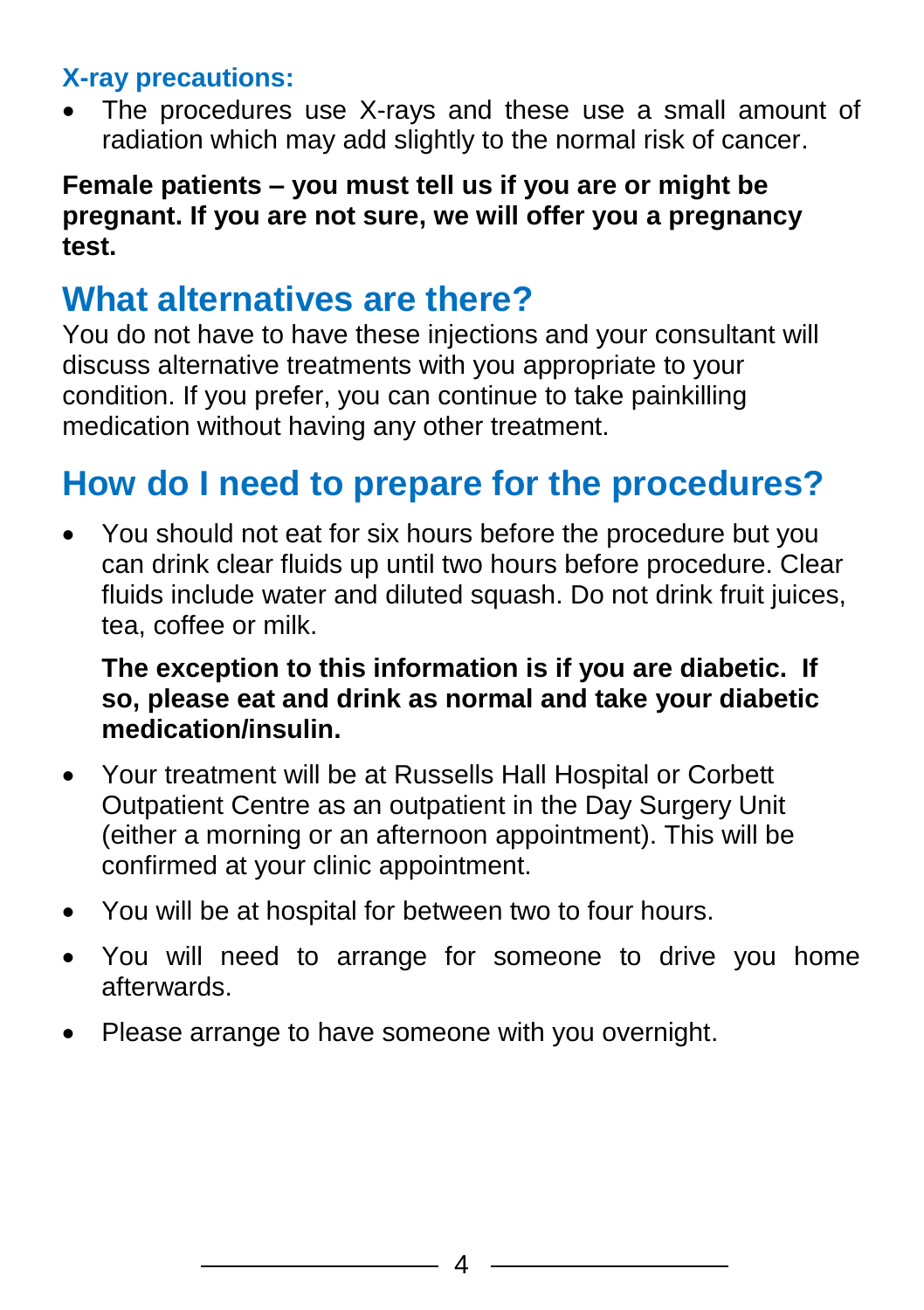- Please note that if you have sedation during the procedure:
	- o You should not drive or operate machinery for 24 hours afterwards.
	- o You may not be able to co-operate during the procedure.
	- o You may not remember information given to you afterwards by your doctor. Your memory may be affected for up to 24 hours after the procedure.
	- o The effect of the sedation may be prolonged by other drugs you are taking.

### **What do I do about medication?**

You should take all your regular medications **except blood thinning medication**. These include clopidogrel, warfarin, dipyridamole and rivaroxaban. We will give you instructions about what to do about these drugs when we give you your appointment for the injection.

#### **Please bring a repeat prescription document with you if you are taking any regular medications.**

### **What does the procedure involve?**

#### **Before the procedure**

 A doctor will discuss the procedure with you and ask you to sign a consent form if you are happy to have the injection.

#### **During the procedure**

- It is carried out in theatre while you are awake.
- You may be offered sedation, through an injection into the back of your hand, to help you to relax.
- You will lie on your stomach with a pillow under your pelvis. We will clean your back or neck area with an antiseptic solution which may feel cold. We will place sterile sheets around the area for your injection.
- We will inject a local anaesthetic into your back or neck to numb the area.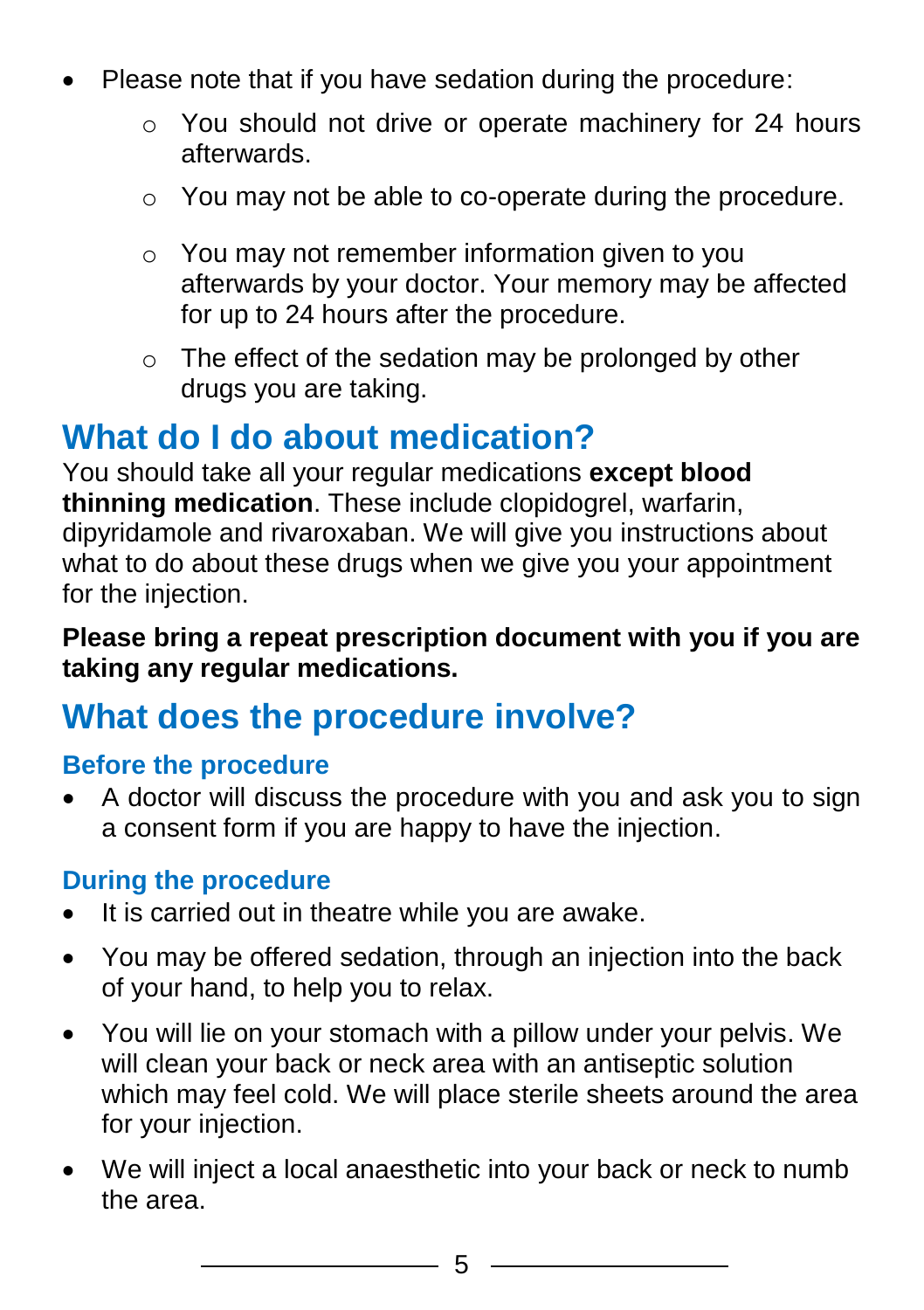- An X-ray will be used to ensure proper positioning and we may also use an ultrasound for guidance.
- The site will be injected with local anaesthetic (and sometimes a steroid). You may feel some pressure and pushing whilst this procedure is being carried out but you should have no pain. If you do feel any discomfort, please tell a member of the theatre team.
- Once completed, we will place a plaster over the injection site. You will then be taken to the recovery area.

#### **After the procedure**

- In the recovery area, we will observe you for 30 minutes as you might feel a little drowsy and sleepy.
- We will also offer you light refreshments and after this you can go home.

## **What do I need to do when I go home?**

When you get home, please continue to take any regular medication. It may be necessary for you to take painkillers for a day or two. You might need someone at home to help you but you do not have to stay in bed. You can remove the plaster the next day.

You should gradually increase your level of activity. However, **do not** take up new exercises until your muscles have had time to adapt. Build up by your exercise levels by increasing your physical activity (for example, walking, swimming, housework) gradually every few days. The eventual aim is to get back to a level of activity that is normal for you.

By gradually increasing your physical activity, you will allow your back muscles to regain some of their lost strength and help them support your spine. If you do not strengthen your back muscles, any benefit from the injections will be very short term, as the injection is not a cure in itself, it just relieves pain.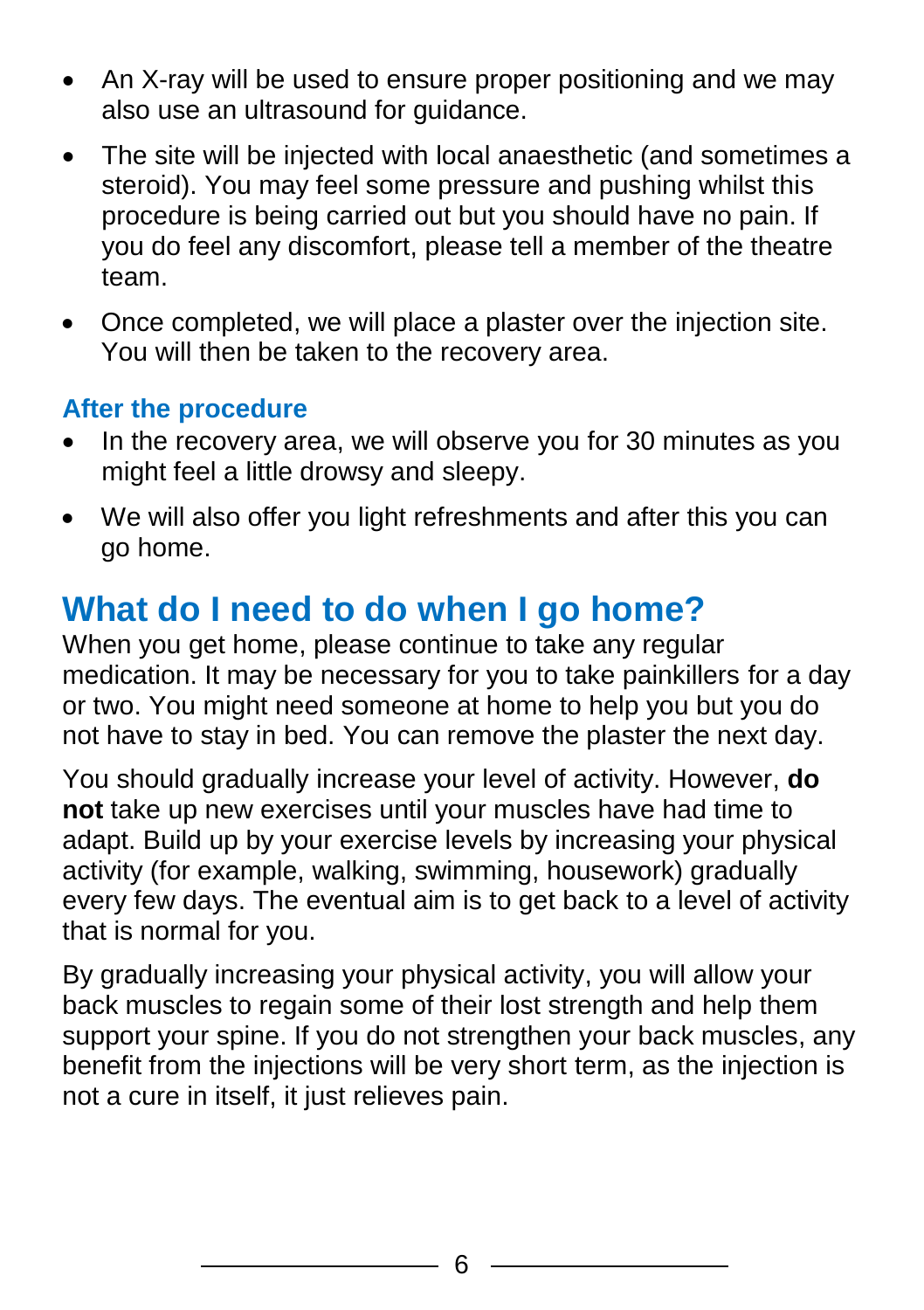## **What happens after having the injection?**

Some patients will experience immediate pain relief. However, if you have had steroid, it usually takes 24 to 72 hours for the effects of this medication to take effect. It may be up to one week before you feel the maximum benefits. Very often, more than one injection is necessary to achieve a good level of pain relief.

Some patients will experience mild pain from the procedure that will ease in a very short amount of time. On rare occasions, patients have experienced a prolonged increase in pain after the procedure. As your pain can also be originating from other areas of your back such as discs, ligaments or muscles, it will be difficult to achieve complete pain relief.

How you respond to the injection will be monitored by you on a pain monitoring chart which we will give you to take home. Your further treatment plans will be based on this.

If you have any questions, or if there is anything you do not understand about this leaflet, please contact:

The clinical nurse specialists on the Pain Management helpline:

01384 244735 (9am to 5pm, Monday to Friday)

Russells Hall Hospital switchboard number: 01384 456111

**This leaflet can be downloaded or printed from:**

http://dgft.nhs.uk/services-and-wards/pain-management/patientinformation-leaflets/

If you have any feedback on this patient information leaflet, please email dgft.patient.information@nhs.net